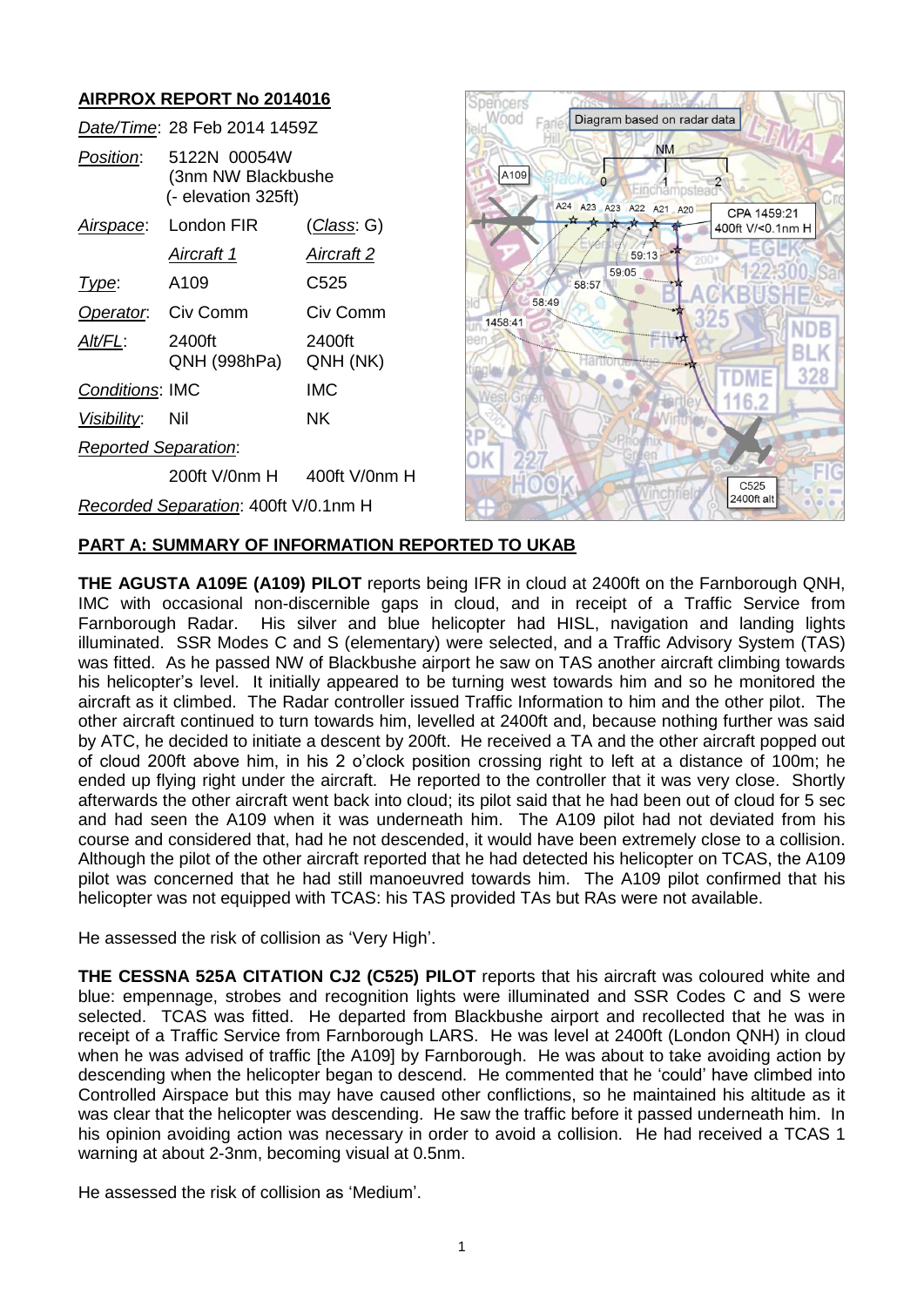**THE FARNBOROUGH APPROACH/LOWER AIRSPACE RADAR SERVICE (LARS) WEST CONTROLLER** reports that she was the On the Job Training Instructor (OJTI) with Approach and LARS W band-boxed at the time of the incident. The pilot of the A109 was receiving a Traffic Service, routing from the west towards Blackbushe airport, tracking to the north of its ATZ. There was known traffic (the C525) departing Blackbushe airport, turning right initially and then routing northbound towards Woodley (WOD). The pilot of the C525 contacted the frequency after departure and her trainee asked the pilot to squawk 'ident' 1 on the previously assigned code of 0430. Immediately afterwards another LARS aircraft called on frequency which the trainee responded to. After this the trainee informed the pilot of the C525 that he was identified, in receipt of a Traffic Service and issued Traffic Information about the A109, but including a left/right error. Given the other information in the Traffic Information she thought it more important to also pass Traffic Information to the pilot of the A109, rather than immediately correct it. However, after the read-back, the A109's pilot immediately said that he was descending to avoid the conflicting traffic. The trainee acknowledged this and then gave Traffic Information to the pilot of the C525. The latter pilot called visual with the A109. The C525 was observed to cross over the A109 at 2400ft as the helicopter was descending through approximately 2100ft. The pilot of the A109 reported that the C525 had passed 200ft above. He was informed about further departing traffic from Blackbushe airport, which was turning south initially and then west. Both pilots continued their flights without further incident.

**THE FARNBOROUGH APPROACH/LARS TRAINEE CONTROLLER** reports that he was working the Approach/LARS West band-boxed position with his mentor. The pilot of the A109 contacted the position at 2400ft and was given a Traffic Service. At about the same time, a C525 departed Blackbushe RW07 in a right turn to WOD under a Traffic Service climbing to 2400ft. He issued the pilot of the C525 Traffic Information on the A109. Receiving this information, the pilot of the A109 reported his intention to descend, and he approved his descent, taking his own terrain separation. The pilot of the A109 was concerned that the C525 was getting close as he was IMC. He updated the Traffic Information. The A109's pilot reported that the C525 had just over-flown him by 100ft. The pilot of the C525 replied that he had had the A109 in sight 400ft below.

#### **Factual Background**

 $\overline{a}$ 

The Farnborough weather was:

METAR EGLF 281450Z 01012KT 9999 VCSH BKN020 07/03 Q998= METAR EGLF 281520Z VRB14KT 9999 VCSH BKN015 07/04 Q999=

CAP 774 – UK Flight Information Services Chapter 3 states that:

A Traffic Service is a surveillance based ATS, where in addition to the provisions of a Basic Service, the controller provides specific surveillance-derived traffic information to assist the pilot in avoiding other traffic. Controllers may provide headings and/or levels for the purposes of positioning and/or sequencing; however, the controller is not required to achieve deconfliction minima, and the avoidance of other traffic is ultimately the pilot's responsibility.

*Pilots should be aware that a Traffic Service might not be appropriate for flight in IMC or where lookout is significantly constrained by other factors, when other ATS are available.*

Traffic is normally considered to be relevant when, in the judgement of the controller, the conflicting aircraft's observed flight profile indicates that it will pass within 3 NM and, where level information is available, 3,000 ft of the aircraft in receipt of the Traffic Service or its level-band if manoeuvring within a level block. However, controllers may also use their judgment to decide on occasions when such traffic is not relevant, e.g. passing behind or within the parameters but diverging. Controllers shall aim to pass information on relevant traffic before the conflicting aircraft is within 5 NM, in order to give the pilot sufficient time to meet his collision avoidance responsibilities and to allow for an update in traffic information if considered necessary.

 $1$  The 'ident' feature causes the aircraft's Mode 3/A code to flash on the controller's radar display to aid radar identification.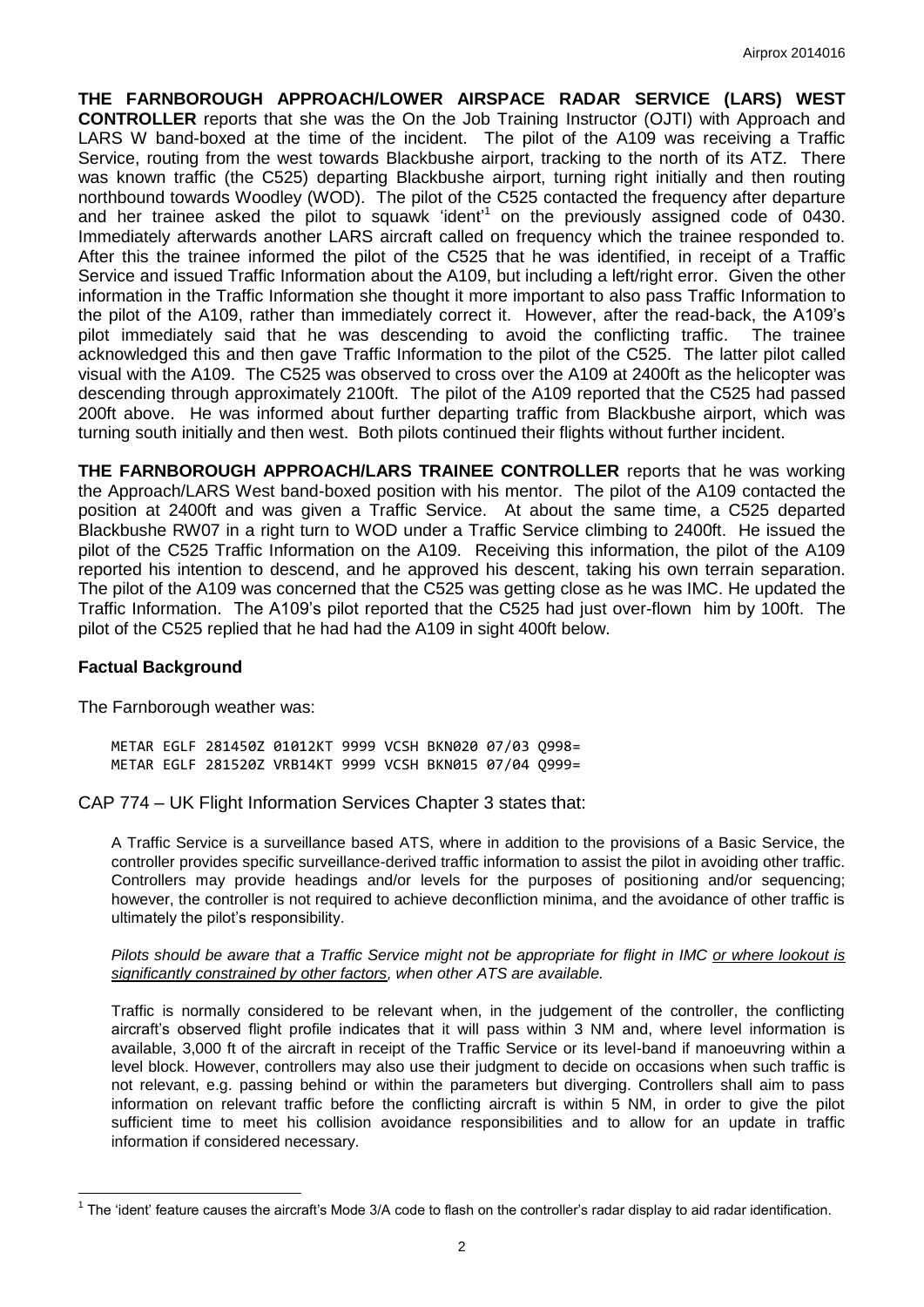Controller judgement is essential to ensure that traffic information is relevant and timely. Controllers should take account of the aircraft's relative speeds, lateral and vertical closure rates, and track histories

#### **Analysis and Investigation**

## **CAA ATSI**

ATSI had access to area radar recordings, written reports from both pilots, a written report from the Farnborough LARS West/Approach controller together with RTF recording and transcript of the Farnborough LARS West frequency.

At 1453:50 the A109 was 14.7nm west-northwest of Blackbushe airport, tracking east; the pilot requested a Traffic Service from Farnborough LARS West. The A109 pilot reported at 2400ft on QNH 998hPa. He was given a squawk of 0451, identified, and a Traffic Service was subsequently agreed.

At 1454 Blackbushe advised Farnborough ATC that the C525 was taxiing for departure. As this flight was not an airways-joiner not only was a release not normally requested from Farnborough but also an airborne time was not usually passed. [Squawk 0430 was allocated.]

At 1456:50 the C525 became visible on radar, turning right towards WOD NDB, following departure from RW07 at Blackbushe. The A109 was 7.8nm west-northwest of Blackbushe. The C525 pilot contacted Farnborough at 1457:51 and was instructed to squawk' ident' and report his level, which was 2400ft.

At 1458:12 the pilot of the C525 was informed that he was identified and was provided with a Traffic Service. Traffic Information was passed on the subject A109 4nm right to left (the A109 was actually left to right) at 2400ft to which the C525 pilot replied that he was looking. The two aircraft were 5.7nm apart.

At 1458:30 the A109 pilot reported having the C525 in his two o'clock on TAS and that he wanted to commence a descent (Figure 1 at 1458:30).



Figure 1 – 1458:30

The A109 pilot was given descent at his discretion, and Traffic Information on the C525 was passed. The A109 pilot acknowledged the information and stated that the C525 was about to go "*right over the top of us a hundred feet above"* (Figure 2 at 1459:00)*.*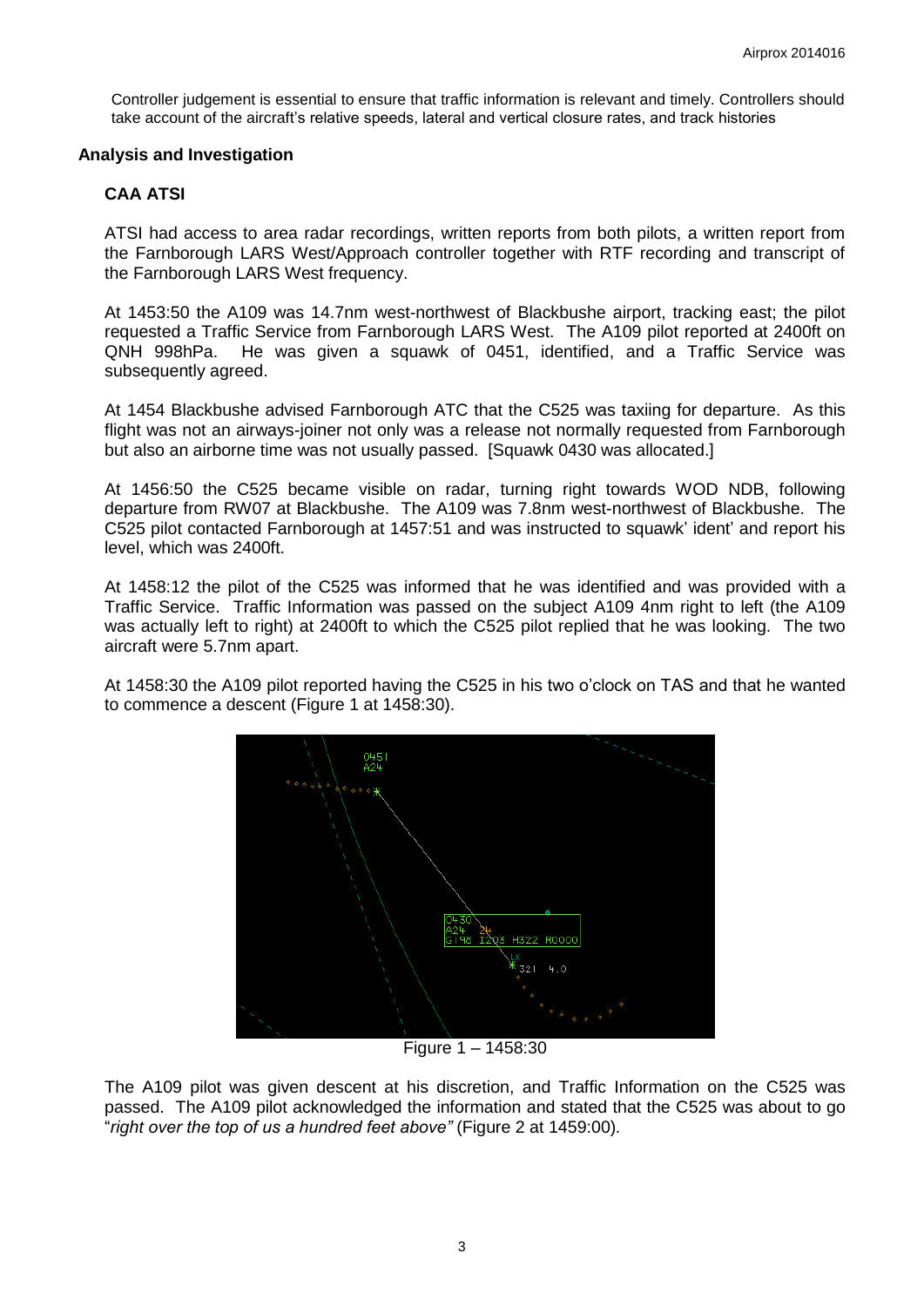

At 1459:20 the A109 pilot reported that the C525 had gone over the top 200ft above and that he was in "*very, very broken cloud*". The C525 pilot reported being visual with the helicopter traffic and stated that "*he's showing four hundred below*". CPA was at 1459:24 when the tracks of the two aircraft crossed with the A109 at 2000ft and the C525 at 2400ft (Figure 3).



Figure 3 – 1459:24

# **UKAB Secretariat**

Both pilots had equal responsibility for collision avoidance and not to fly into such proximity as to create a danger of collision<sup>2</sup>. The A109 pilot was required to give way<sup>3</sup>. An aircraft obliged to give way shall avoid passing over or under the other aircraft, or crossing ahead of it, unless passing well clear of  $it<sup>4</sup>$ 

# **Summary**

 $\overline{a}$ 

The Airprox occurred in Class G airspace, 3nm northwest of Blackbushe airport. Both aircraft were receiving a Traffic Service from the Farnborough Approach/LARS controller. Timely traffic information on the A109 was passed to the C525 pilot (albeit with an inaccurate description of direction) and, shortly afterwards, also to the A109 pilot on the C525 (although not until they were approximately

 $2$  Rules of the Air (2007) (as amended), Rule 8 (Avoiding aerial collisions).

<sup>3</sup> Ibid., Rule 9 (Converging) Paragraph 3.

<sup>4</sup> Ibid., Rule 8, Paragraph 4.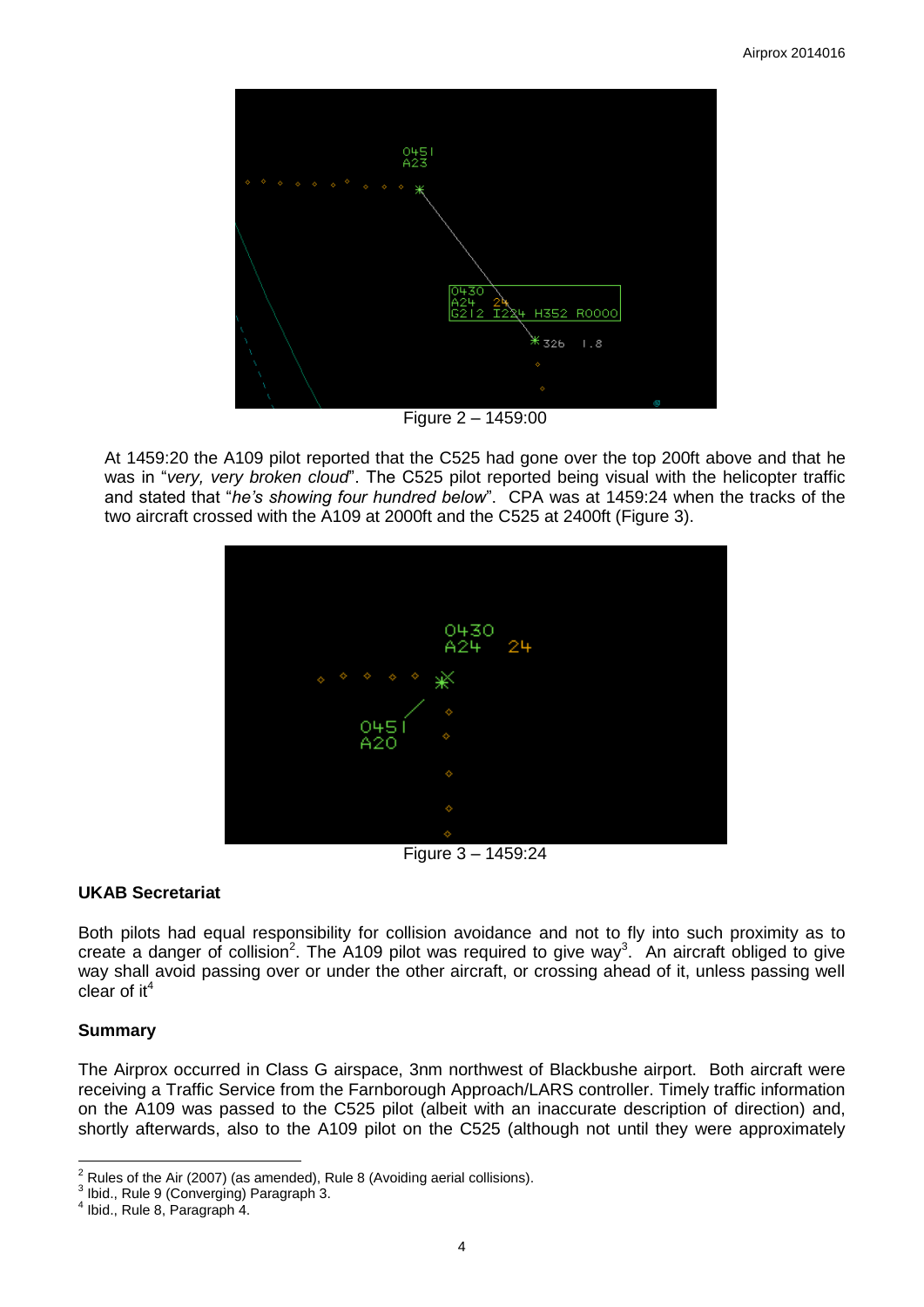4nm apart and after the A109 pilot had already reported descending to avoid the C525). The A109 pilot reported that the other aircraft popped out of cloud 200ft above him, in his 2 o'clock position at a distance of 100m. The C525 pilot reported receiving a TCAS 1 warning at about 2-3nm, becoming visual at 0.5nm. As both aircraft were below controlled airspace (CAS) with a base of 2500ft, the options available for vertical separation were limited without infringing CAS. The minimum separation was recorded as 400ft vertically and 0.1nm horizontally.

### **PART B: SUMMARY OF THE BOARD'S DISCUSSIONS**

Information available included reports from the pilots of both aircraft, transcripts of the relevant RTF frequency, radar recordings, reports from the controllers concerned and reports from the appropriate ATC and operating authorities.

The Board noted that both pilots were operating under IFR/IMC and in receipt of a Traffic Service from Farnborough ATC. In view of the weather conditions, Members wondered why the pilots had not requested a Deconfliction Service. A civil helicopter pilot member commented that, in his experience, Farnborough ATC were generally too busy to provide a Deconfliction Service; therefore pilots tend not to request the service. However, an ATC advisor reported that, on this occasion, traffic levels had been low enough to allow the service to be provided, if it had been requested, and that pilots should not try to second-guess controller workload. A Civil pilot member added that, from his experience, trying to achieve the Deconfliction minima of 5nm/3000ft when providing a Deconfliction service, can result in ATC vectoring the pilots well off their planned route to try and achieve the 5nm 'separation'. This, he felt, does lead to pilots deciding not to request the service. He commented that, furthermore, many pilots do not realise that it is always possible to request a change of service from a Traffic Service to a Deconfliction Service and then return to a Traffic Service again as traffic circumstances change.

A discussion then ensued as to the viability of achieving Deconfliction Service minima; the Board opined that, in certain circumstances, such as in congested areas, the stated Deconfliction minima could be considered excessive and impractical. It was pointed out that, for example, trying to achieve the 5nm horizontal minima from a slow moving glider or aircraft was clearly excessive, and that there was a case for a graduated set of minima depending on the aircraft involved. It was suggested that time-based minima, or a reduction of the current minima for slower traffic could be introduced to make them more achievable thereby removing the need for possible 'over-vectoring'. It was realised, however, that not all controllers have the requisite displays or tools to provide time based minima. Nevertheless, if one could be introduced, the Deconfliction Service would then be consistent with other systems such as TCAS, STCA and FLARM. Consequently, the Board decided to make a recommendation that the CAA considers reviewing the criteria for Deconfliction minima under a Deconfliction Service.

The Board then turned its attention to the ATC aspects of the Airprox. It was noted that Blackbushe had informed Farnborough about the departing C525 even though this was not required because it was not joining CAS; it was surmised that the telephone call was possibly made because of the poor weather conditions. The Board wondered whether Traffic Information could therefore have been passed to the C525 pilot while he was still on the ground at Blackbushe; this would have allowed him to make a decision about departing or waiting until the A109 had passed clear of the area before taking off. Members considered whether he could have levelled off below the A109's transit altitude of 2400ft; however, this would have placed the aircraft below the Minimum Sector Altitude. Farnborough ATC (the LARS trainee) did pass Traffic Information to the C525 pilot once he was airborne, identified and placed on a Traffic Service (although the crossing direction of the A109 was incorrectly stated). The A109 pilot was not informed by Farnborough LARS about the planned departure of the C525 even though Farnborough and Blackbushe had discussed the C525's departure 5mins prior to the Airprox.

Members debated whether the pilots should have taken earlier action to resolve the confliction once they were aware of each other; the A109 pilot had observed the C525 on his TAS about 50secs prior to CPA, and the C525 pilot had been issued with Traffic Information and also had the helicopter